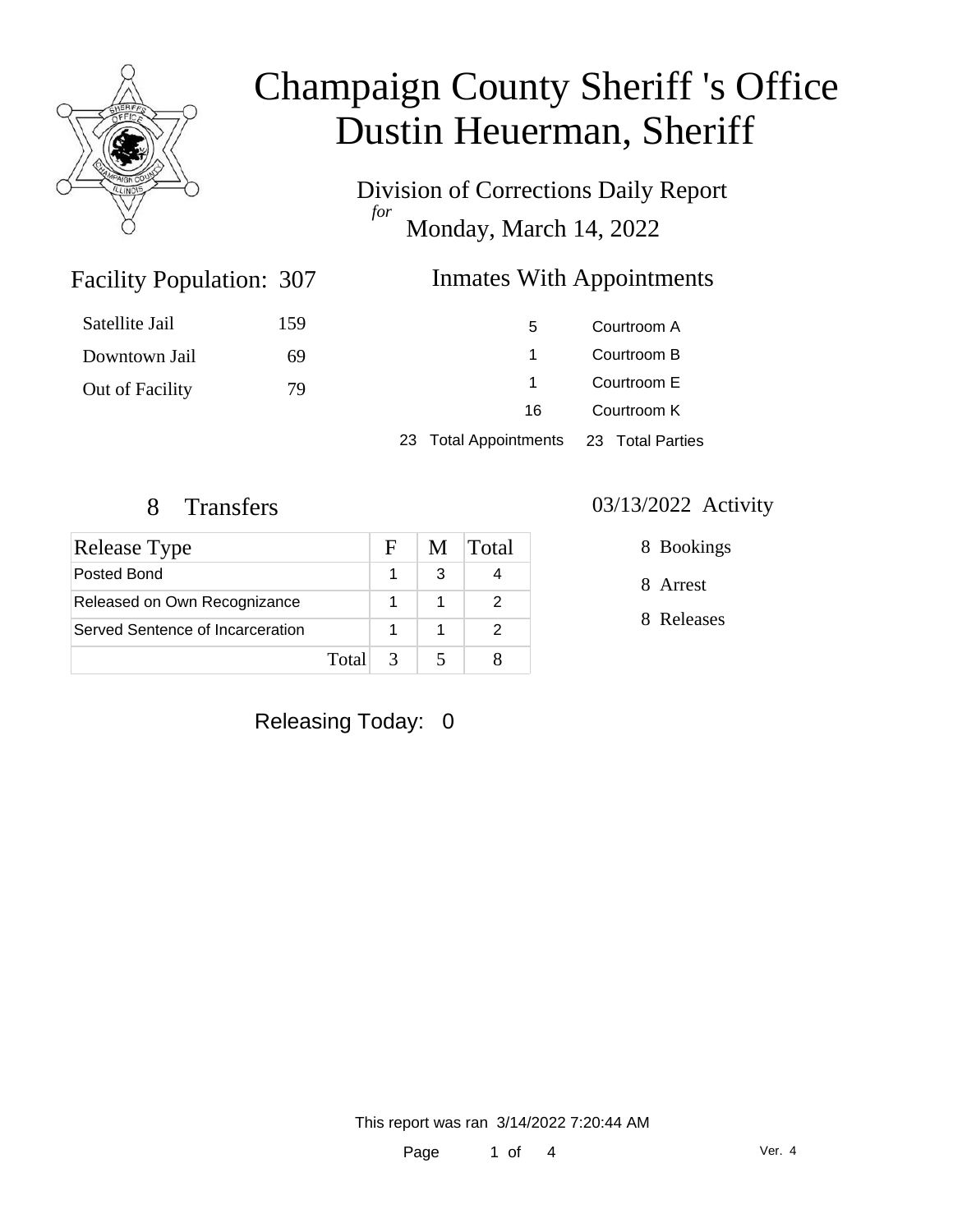

Division of Corrections Daily Report *for* Monday, March 14, 2022

Custody Status Count

Civil Pre-Trial 1

- Electronic Home Dentention 10
	- Felony Arraignment 13
	- Felony Pre-Sentence 8
		- Felony Pre-Trial 214
	- Felony Pre-Trial DUI 4
	- Felony Sentenced CCSO 5
	- Felony Sentenced IDOC 33
		- Hold Other 1
	- Misdemeanor Arraignment 7
		- Misdemeanor Pre-Trial 4
- Misdemeanor Sentenced CCSO 1
	- Petition to Revoke 1
	- Remanded to DHS 4
		- Traffic Pre-Trial 1
			- Total 307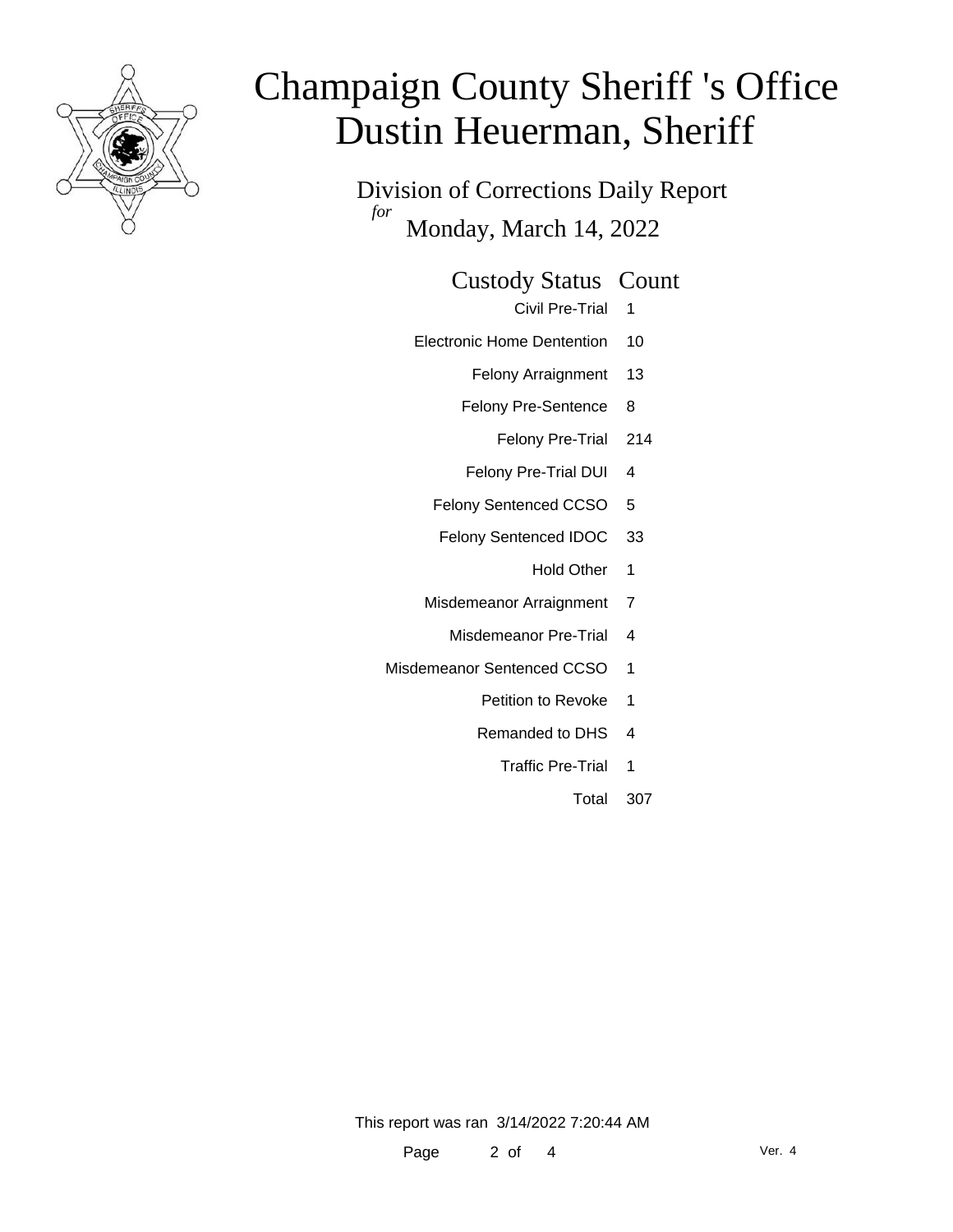

Division of Corrections Daily Report *for* Monday, March 14, 2022

### Inmates With Appointments

| Jailing Party Name            | Location    | Number of Records / Node |
|-------------------------------|-------------|--------------------------|
| ANDERSON, ISAAC LEE           | Courtroom K | 1 / Satellite Jail       |
| AUTEBERRY, JOSHUA DAVID       | Courtroom K | 1 / Satellite Jail       |
| BUFFORD, LANCE CORNELL        | Courtroom K | 1 / Satellite Jail       |
| CAMPBELL, ELIZABETH TAEHEE    | Courtroom K | 1 / Satellite Jail       |
| CARTER, JAMAL ANTONIO         | Courtroom K | 1 / Satellite Jail       |
| CHOUNARD, STANLEY WILLIAM     | Courtroom A | 1 / Downtown Jail        |
| CRISTOBAL-MATEO, CRISTOBAL    | Courtroom A | 1 / Satellite Jail       |
| DOMINGO-CASTANEDA, FRANCISCO  | Courtroom E | 1 / Downtown Jail        |
| DOVE, JASON ALLEN             | Courtroom K | 1 / Satellite Jail       |
| DUCEY, SCOTT ROBERT           | Courtroom K | 1 / Satellite Jail       |
| <b>EVANS, MICHAEL WILLIAM</b> | Courtroom K | 1 / Satellite Jail       |
| <b>GARCIA, JUAN CARLOS</b>    | Courtroom A | 1 / Satellite Jail       |
| GILLIAM, ELIZABETH MAGGIE     | Courtroom K | 1 / Satellite Jail       |
| JAMES, DERISE ANTONIA         | Courtroom K | 1 / Satellite Jail       |
| LEWIS, LAWRENCE PAUL, Third   | Courtroom A | 1 / Satellite Jail       |
| MILLER, D'ANDRE               | Courtroom B | 1 / Out of Facility      |
| <b>OWENS, MARKIS</b>          | Courtroom K | 1 / Satellite Jail       |
| QATTOUM, ADHAM M              | Courtroom K | 1 / Satellite Jail       |
| THOMAS, ADRIAN DEMETRIOUS     | Courtroom K | 1 / Satellite Jail       |
| THOMASON, NICOLE PAIGE        | Courtroom K | 1 / Satellite Jail       |
| <b>WILLIAMS, REONTE REMIR</b> | Courtroom A | 1 / Satellite Jail       |
| WILSON, DEVONJ LANCE          | Courtroom K | 1 / Satellite Jail       |
| ZORN, KATIE LYNN              | Courtroom K | 1 / Satellite Jail       |

#### **Transfers**

FREEMAN, DENNIS Released on Own Recognizance Satellite Jail